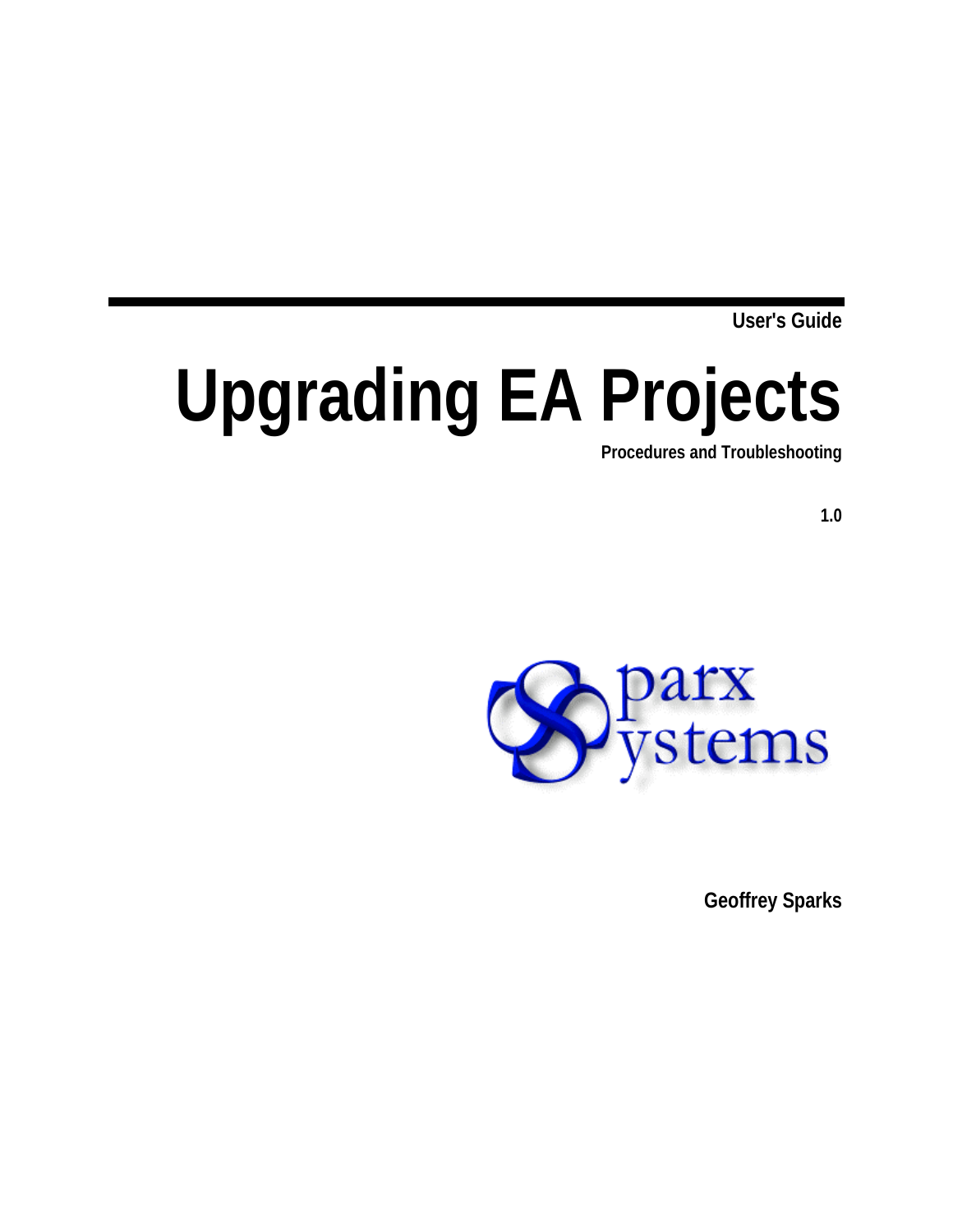Copyright © 1998-2002 Sparx Systems Pty Ltd. All rights reserved

The software contains proprietary information of Sparx Systems Pty Ltd.; it is provided under a license agreement containing restrictions on use and disclosure and is also protected by copyright law. Reverse engineering of the software is prohibited. Please read the license agreement for full details.

Due to continued product development this information may change without notice. The information and intellectual property contained herein is confidential between Sparx Systems and the client and remains the exclusive property of Sparx Systems. If you find any problems in the documentation, please report them to us in writing. Sparx Systems does not warrant that this document is error-free.

No part of this publication may be reproduced, stored in a retrieval system, or transmitted in any form or by any means, electronic, mechanical, photocopying, recording or otherwise without the prior written permission of Sparx Systems.

Microsoft Word, Microsoft Office and Windows® are trademarks of the Microsoft Corporation.

**Sparx Systems Pty Ltd** 7 Curtis St, Creswick, Victoria 3363 AUSTRALIA +61 (3) 040 995 7773 Internet E-Mail: support@sparxsystems.com.au Website: http://www.sparxsystems.com.au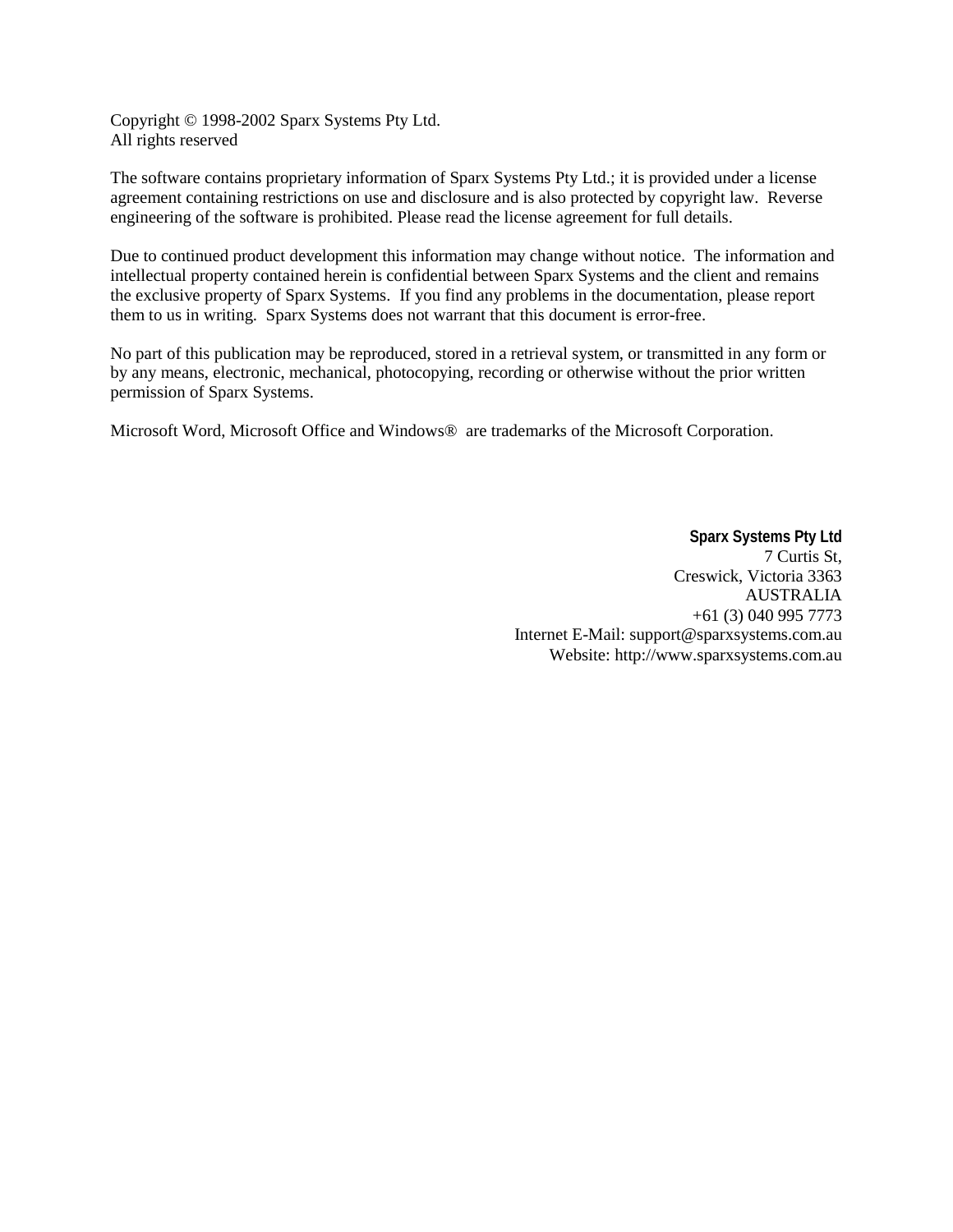## **Contents**

| <b>Introduction</b><br>3         |  |
|----------------------------------|--|
|                                  |  |
| The Upgrade Process<br>4         |  |
|                                  |  |
|                                  |  |
|                                  |  |
|                                  |  |
|                                  |  |
| <b>Propagating Changes</b><br>10 |  |
|                                  |  |
|                                  |  |
|                                  |  |
|                                  |  |
|                                  |  |
| <b>Typical Problems</b><br>19    |  |
|                                  |  |
| <b>Index</b>                     |  |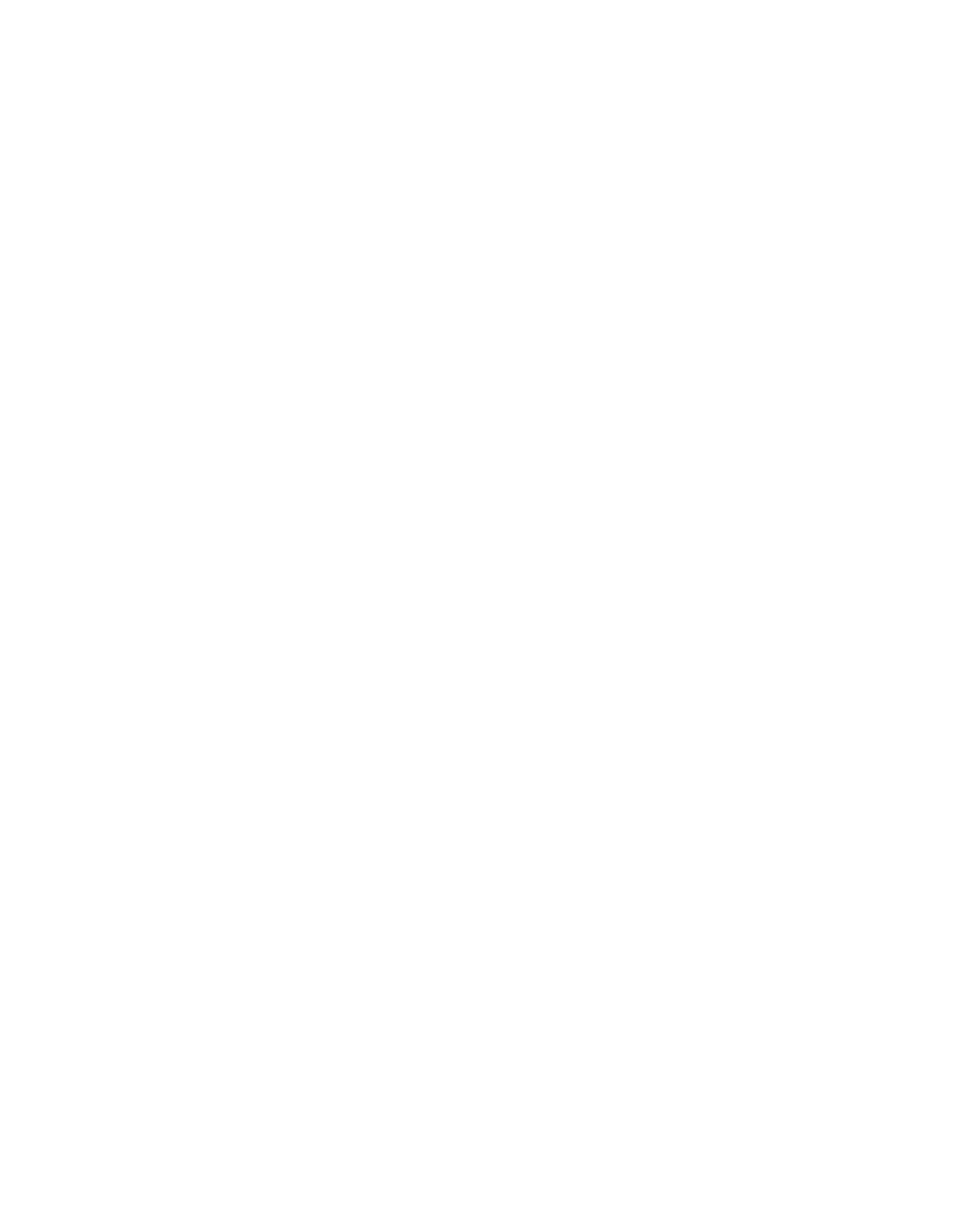## <span id="page-4-0"></span>C HAPTER 1 **Introduction**

This short paper details the processes and issues connected with the upgrading of Enteprise Architect projects to new versions. Sparx Systems from time to time will make changes to the EA model structure - this is to accomodate new features and to store more information about existing elements. The Enterprise Architect project file is a Microsoft JET database which can be read in MS Access 97, 200 and XP - if you wish to explore the project file structure - use one of these products to open the file.

### **In This Chapter**

Typographical Conventions................................................3

### **Typographical Conventions**

Before you start using this guide, it is important to understand the terms and typographical conventions used in the documentation.

For more information on specialised terms used in the documentation, see the Glossary at the end of this document.

The following kinds of formatting in the text identify special information.

| <b>Formatting convention</b> | <b>Type of Information</b>                                                                    |
|------------------------------|-----------------------------------------------------------------------------------------------|
| Triangular Bullet( $\geq$ )  | Step-by-step procedures. You can follow these<br>instructions to complete a specific task.    |
| <b>Special Bold</b>          | Items you must select, such as menu options,<br>command buttons, or items in a list.          |
| Emphasis                     | Use to emphasise the importance of a point or for<br>variable expressions such as parameters. |
| <b>CAPITALS</b>              | Names of keys on the keyboard. for example,<br>SHIFT, CTRL, or ALT.                           |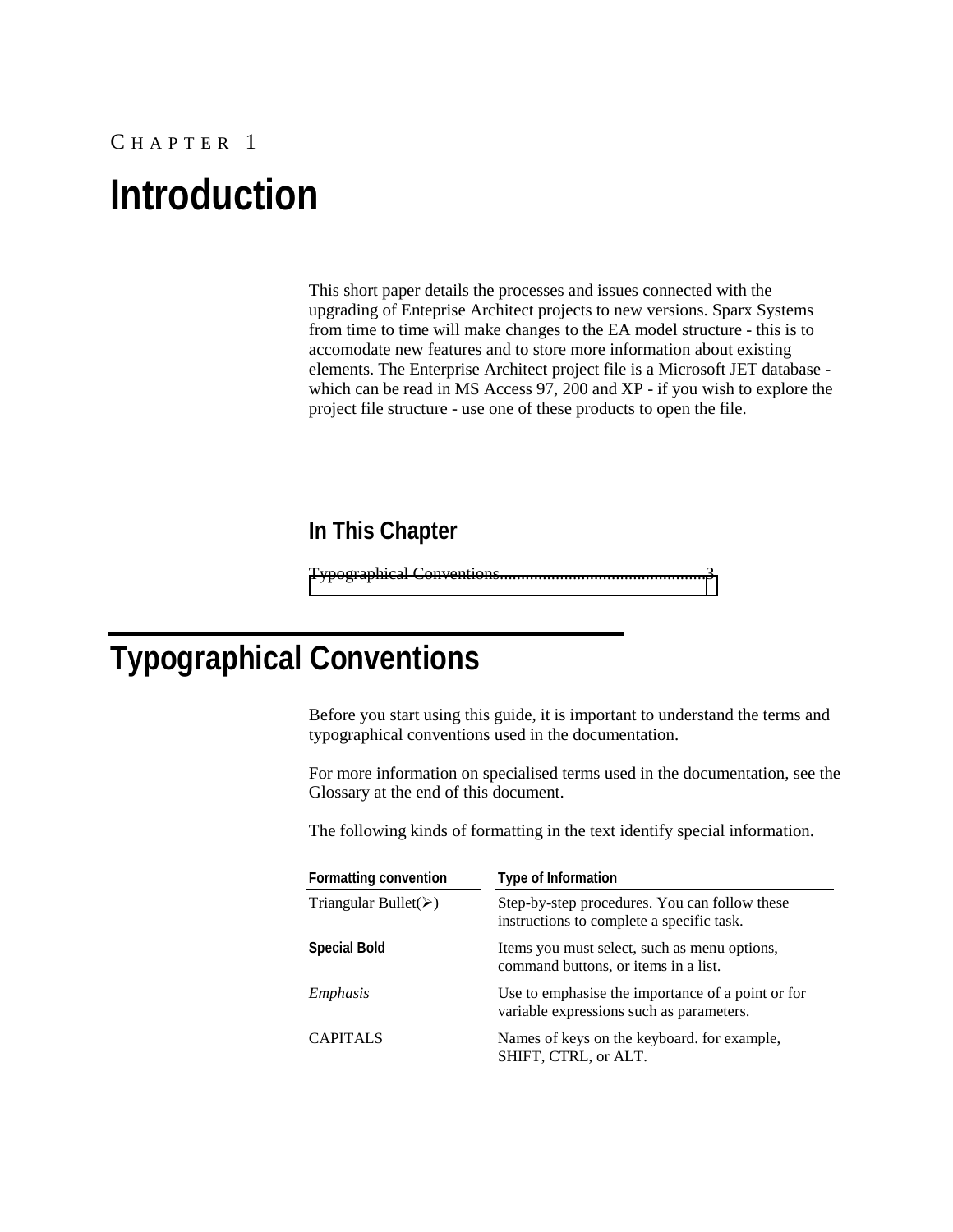<span id="page-5-0"></span>

| <b>Formatting convention</b> | Type of Information                                                                                 |
|------------------------------|-----------------------------------------------------------------------------------------------------|
| KEY+KEY                      | Key combinations for which the user must press and<br>hold down one key and then press another, for |
|                              | example, $CTRL+P$ , or $ALT+F4$ .                                                                   |

## **The Upgrade Process**

When Enterprise Architect opens a project file, it first checks what the version of that file is. This is stored in the usys\_system table in a record with a 'Property' value of 'Version'. If the version is too low for the current executable version of EA, then the upgrade process is invoked.

Because Replicated projects must be handled differently to ordinary projects a check is made to determine if the current project is a replica - and if it is a further check is made to determine if it is the Design Master. See the section on upgrading Replicas for more information on replicas and design masters.

If it is a standard .EAP file (non-replica) then EA will run thru a series of checks to see if required patches have been made to a model or not. If not, then some DDL is execute to modify the project structure. Typically this is things like creating new tables, adding columns to tables, modifying indexes etc. In some (rare) instances, data is modified to make EA compatible with new functionality, rules or structures.

Typically the update should only take a few seconds - and then the project can be opened in the new version of EA.

Note that after a project has been upgraded, it cannot be opened in previous versions of EA - you must use the new version of EA from that point on.

Also note that the project file is backed up prior to any changes being made. It is recommended that you also make a backup, just for complete protection.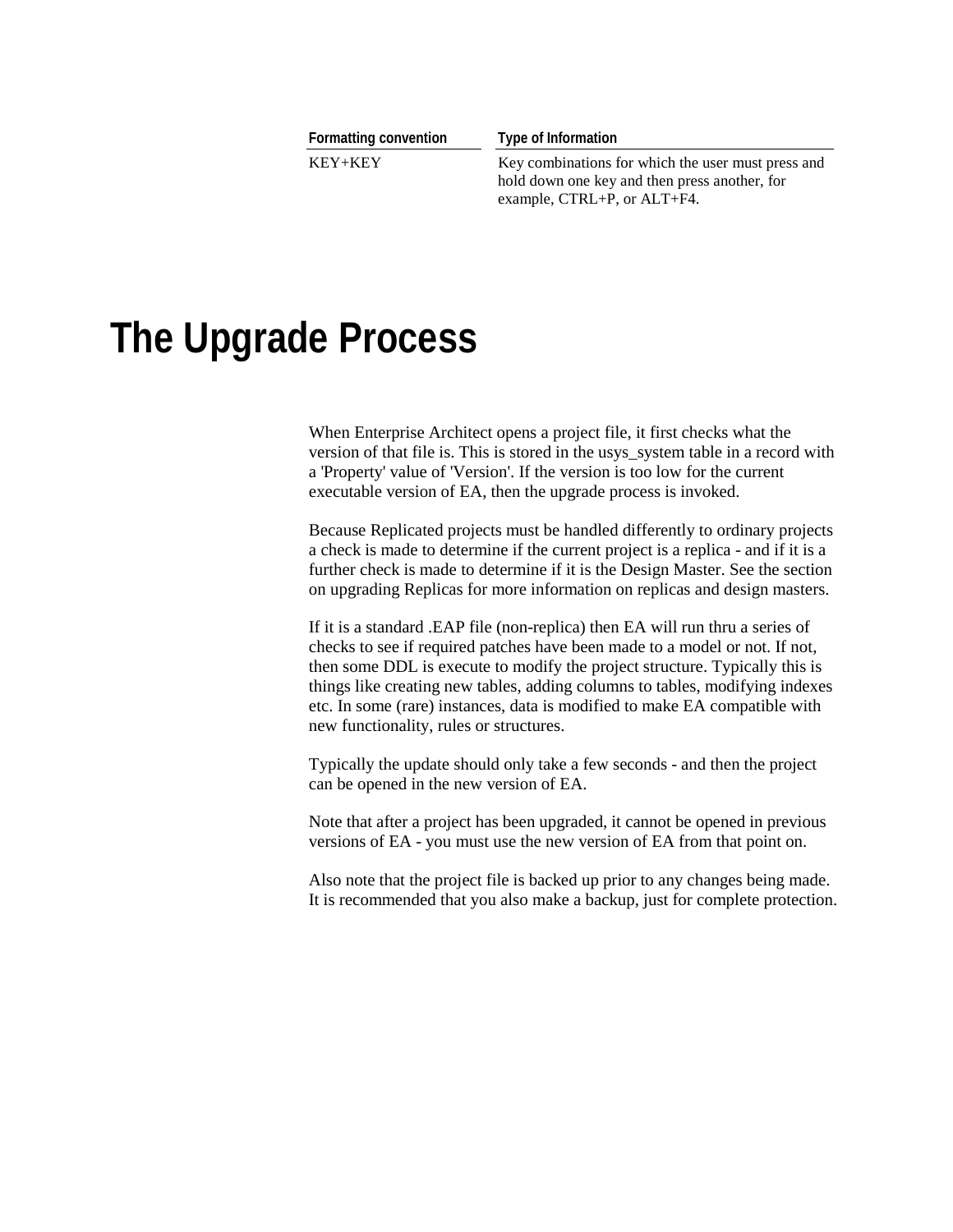## <span id="page-6-0"></span>**The Upgrade Wizard**

The Upgrade Wizard will guide you thru the process of updating your project file. When EA detects a project requires updating, this wizard will activate.

| <b>Upgrade Project Wizard</b>                                                                                                                                           |      |
|-------------------------------------------------------------------------------------------------------------------------------------------------------------------------|------|
| <b>Upgrading Enterprise Architect</b>                                                                                                                                   |      |
| The project you have selected to open was created with an older version of<br>Enterprise Architect. To work correctly it must now be upgraded to the latest<br>version. |      |
| This wizard will guide you through the upgrade procedure.                                                                                                               |      |
|                                                                                                                                                                         |      |
|                                                                                                                                                                         |      |
|                                                                                                                                                                         |      |
|                                                                                                                                                                         |      |
|                                                                                                                                                                         |      |
|                                                                                                                                                                         |      |
| $\overline{\text{Next}}$<br>Cancel                                                                                                                                      |      |
| < <u>B</u> ack                                                                                                                                                          | Help |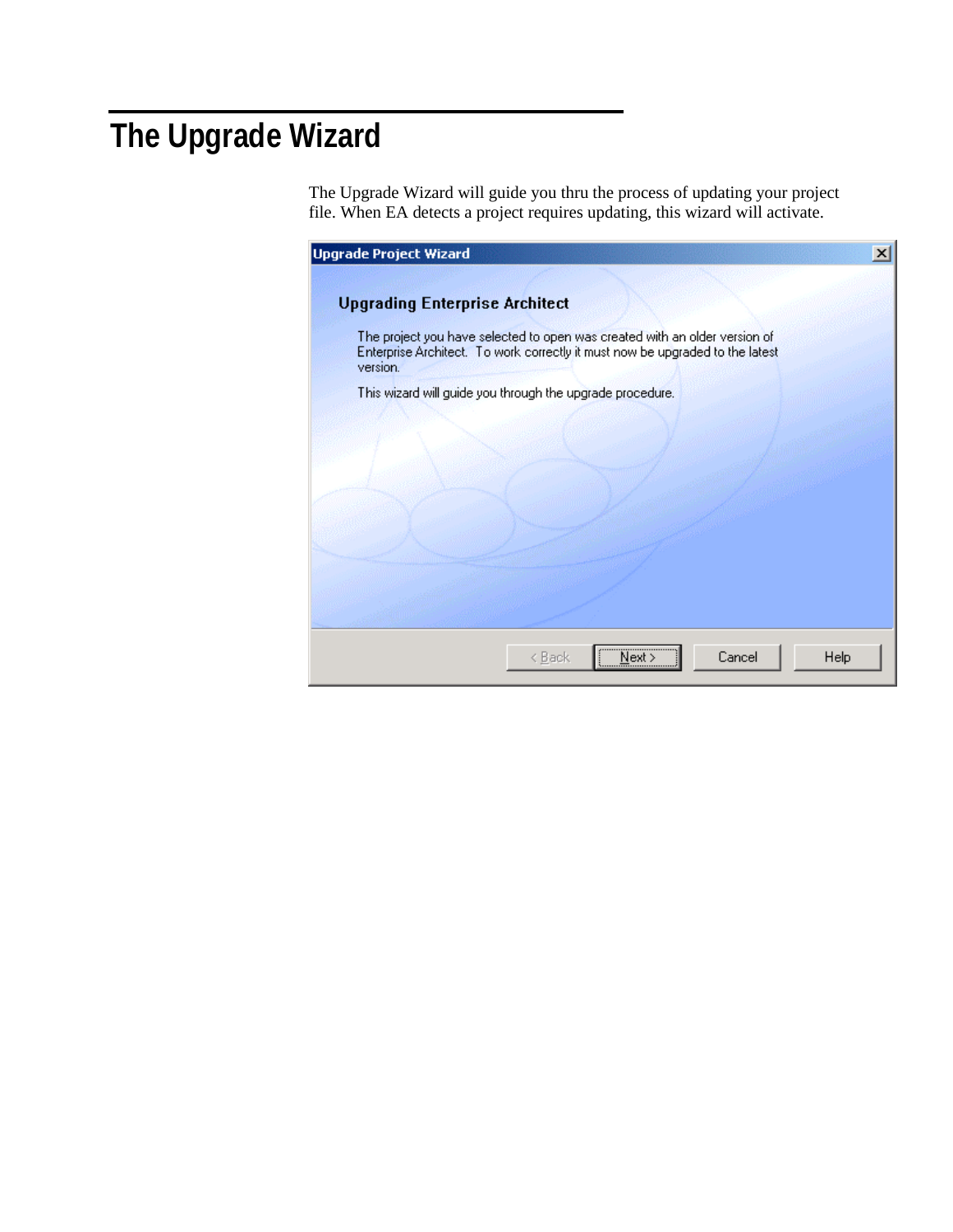### <span id="page-7-0"></span>**Project is backed up**

The first action EA takes is to back up your file. this is typically named 'Backup of <filename>' and will be placed in the same directory as the original. EA displays the name of the original and the name of the backup check these are OK before continuing.

| <b>Upgrade Project Wizard</b>                                                                                                  |                |      |        |      |
|--------------------------------------------------------------------------------------------------------------------------------|----------------|------|--------|------|
| <b>Backup Project</b>                                                                                                          |                |      |        |      |
|                                                                                                                                |                |      |        |      |
|                                                                                                                                |                |      |        |      |
| The selected Enterprise Architect v2.52 project                                                                                |                |      |        |      |
| C:\Documents and Settings\Administrator\Desktop\Enterpris Architect\EA<br>Projects\Backup of Backup of EA250Base.eap           |                |      |        |      |
| has been backed up to                                                                                                          |                |      |        |      |
| C:\Documents and Settings\Administrator\Desktop\Enterpris Architect\EA<br>Projects\Backup of Backup of Backup of EA250Base.eap |                |      |        |      |
|                                                                                                                                |                |      |        |      |
|                                                                                                                                |                |      |        |      |
|                                                                                                                                |                |      |        |      |
|                                                                                                                                |                |      |        |      |
|                                                                                                                                |                |      |        |      |
|                                                                                                                                |                |      |        |      |
|                                                                                                                                | < <u>B</u> ack | Next | Cancel | Help |
|                                                                                                                                |                |      |        |      |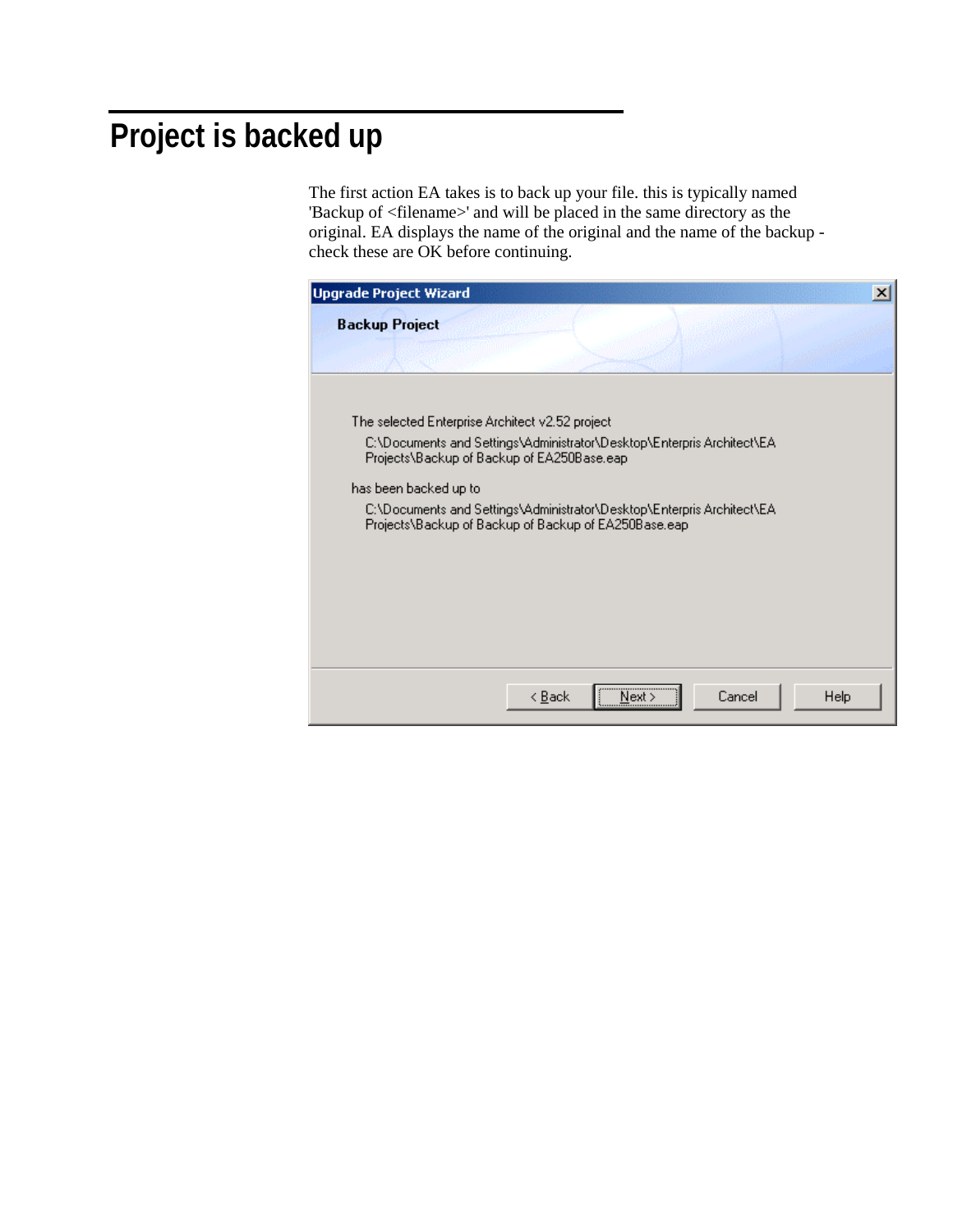## <span id="page-8-0"></span>**Start the Upgrade**

The next screen is the start of the upgrade process proper. Press the 'Run' button to begin applying changes to your model. Typically this will only take a few seconds - although it is possible a future upgrade may take a little longer if data is manipulated as well as database design. As the update continues the progress meter will be updated to reflect the %complete status.

| <b>Upgrade Project Wizard</b>                                                                                                     | $\vert x \vert$                     |
|-----------------------------------------------------------------------------------------------------------------------------------|-------------------------------------|
| <b>Update Database</b>                                                                                                            |                                     |
|                                                                                                                                   | Bun<br><br>Sack<br>Sack<br>Sack<br> |
|                                                                                                                                   |                                     |
| Enterprise Architect project update in progress                                                                                   |                                     |
|                                                                                                                                   |                                     |
|                                                                                                                                   |                                     |
|                                                                                                                                   |                                     |
|                                                                                                                                   |                                     |
|                                                                                                                                   |                                     |
| Please Note: this process may run for a number of minutes depending on the size of the<br>project and the speed of your computer. |                                     |
|                                                                                                                                   |                                     |
|                                                                                                                                   |                                     |
|                                                                                                                                   |                                     |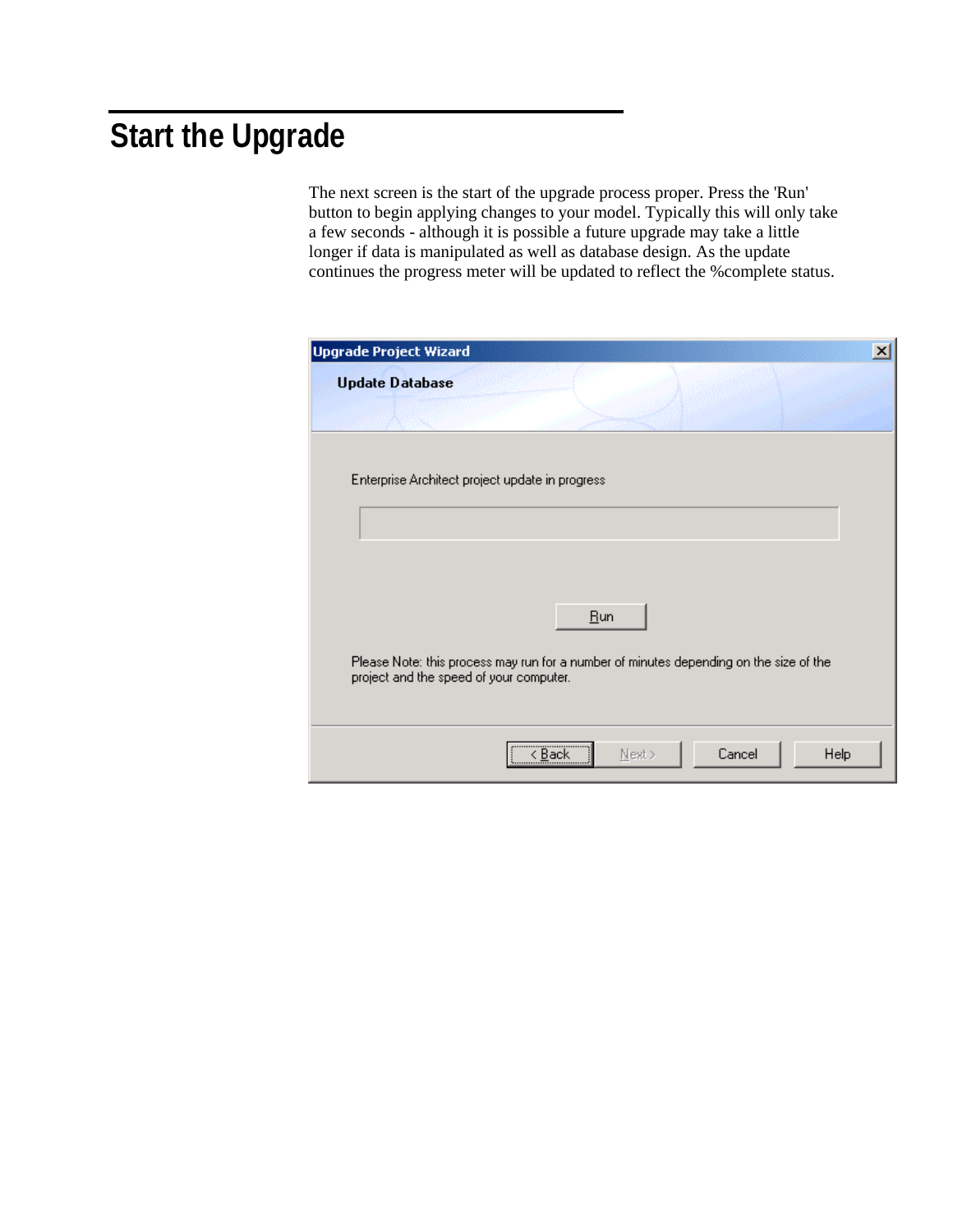### <span id="page-9-0"></span>**Upgrade Complete**

Once the process completes you will be advised of that status and the progress meter should be filled. Press the finished button to proceed with the opeing of the now upgraded model.

| <b>Upgrade Project Wizard</b>                                                                                                     |  |
|-----------------------------------------------------------------------------------------------------------------------------------|--|
| <b>Update Database</b>                                                                                                            |  |
|                                                                                                                                   |  |
|                                                                                                                                   |  |
| Enterprise Architect project update in progress                                                                                   |  |
|                                                                                                                                   |  |
| Update Complete                                                                                                                   |  |
| Bun                                                                                                                               |  |
| Please Note: this process may run for a number of minutes depending on the size of the<br>project and the speed of your computer. |  |
| Finished<br>Cancel<br>Help                                                                                                        |  |

Replication is a very useful tool for managing distributed development and other scenarios. However it also introduces some complexities when it comes to upgrading. This is because the Replication Engine that is part of MS JET requires there to be only one (1) Design Master in a replica set, and for the Design Master to be in a fixed location.

Note: You cannot update a member of a replica set that is not the Design Master, nor can you update a Design Master that is not in its fixed location. See the following section for more details.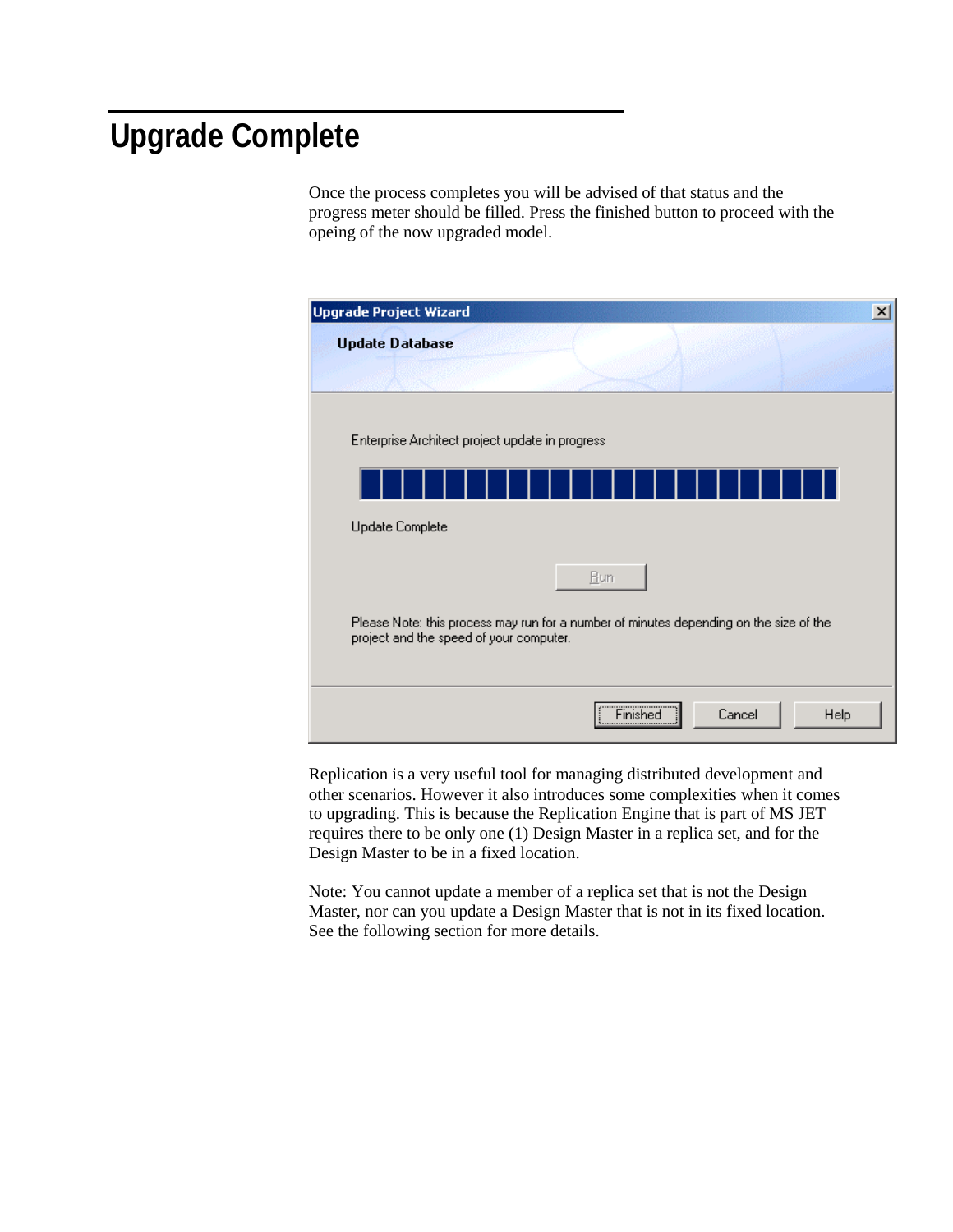### <span id="page-10-0"></span>**Design Masters and Replica Sets**

A Design Master is the first member of the replica set you create. Once created, other replicas may me be created out of the Design Master, but they all point back to the original Master as the 'Schema Master'. This original master is the only member of the set which can have design changes made to it by a user or other application - like EA.

Once a change is made to a Design Master - the next time a synchronization is done with a replica, the design changes are propagated thru to the replica, so that is now up to date with the Master again. As you synchronize with each member of the set, the design changes are copied to another member of the set, unitl all members are updated as well.

#### ! *There are two typical approaches to updating the replica set:*

#### **1. Upgrade all replicas**

- Before updating a Design Master you syncronize all replicas with the Design Master to get the latest information. Once this is done:
- " Upgrade the Design Master in the usual fashion using EA;
- Repeat the synchronization of all replicas with the Master to distribute the changes

#### **2. Upgrade Design Master and re-create replicas**

- " Before updating a Design Master you syncronize all replicas with the Design Master to get the latest information. Once this is done:
- " Upgrade the Design Master in the usual fashion using EA;
- Recreate all the required replicas and distribute to staff overwriting the old replicas.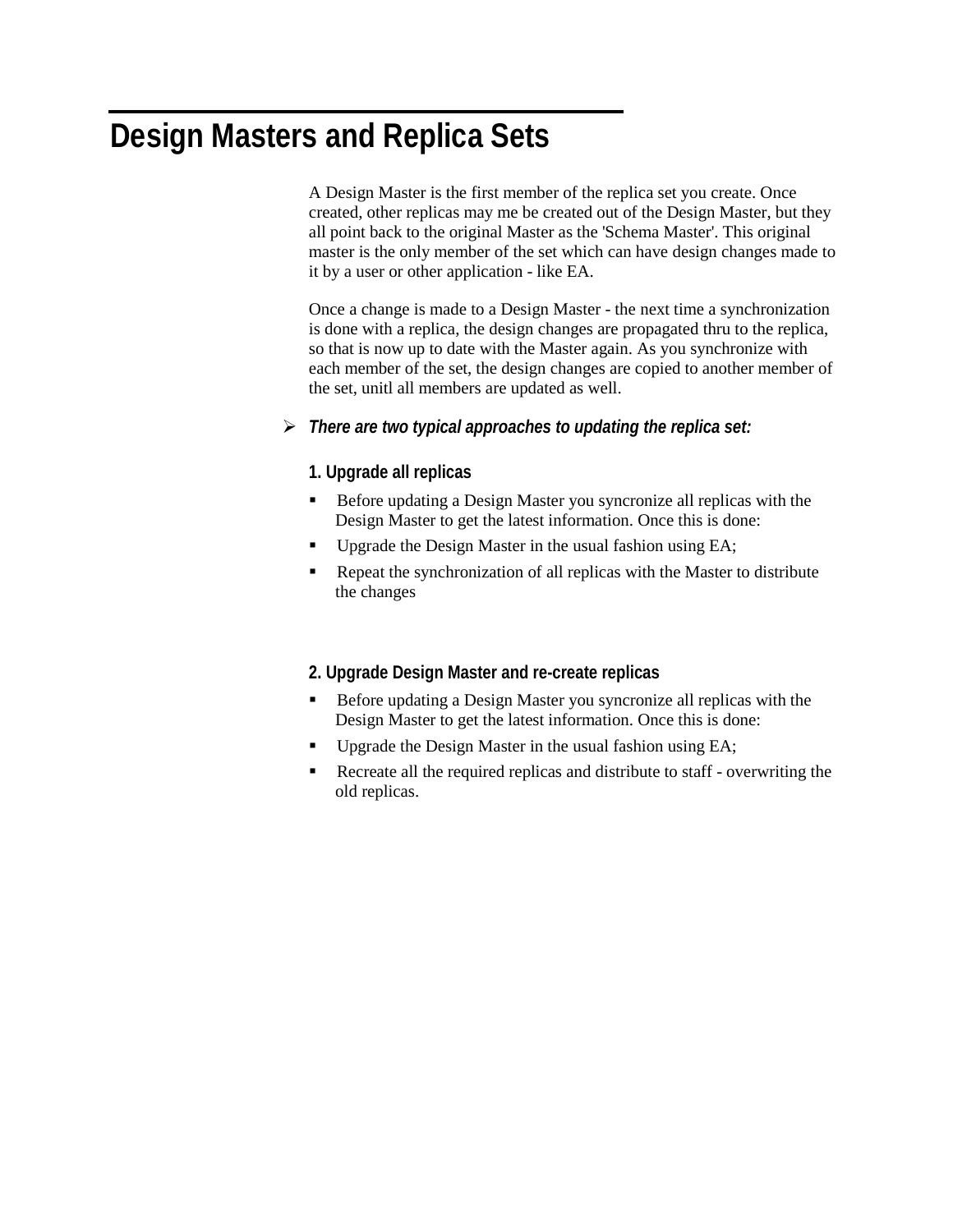# <span id="page-11-0"></span>**Propagating Changes**

Because Replication is a complex process with certain rigidly enforced rules, it is more likely that you will strike a problem when upgrading an EA project than with a normal project.

This section describes the typical errors that occur and how to get around them.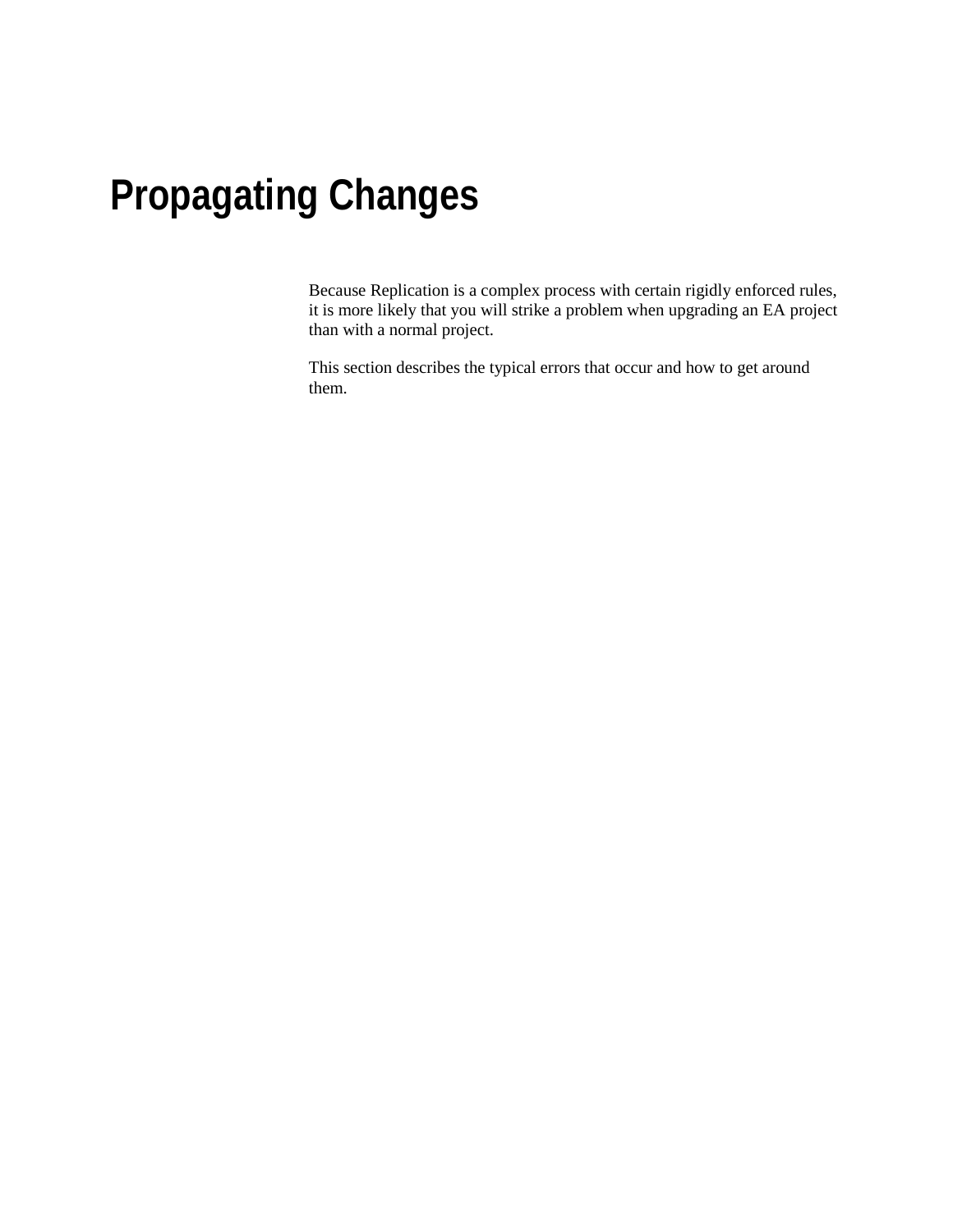### <span id="page-12-0"></span>**Invalid Design Master**

The Design Master is the heart of the Replica Set. There are therefore certain rules which apply to it that may impact your attempt to upgrade to the latest version.

1. Make sure you are trying to update the Design Master and not a replica. It is important to keep track of which model file is the Design Master and which are the created replicas;

2. The Design Master MUST be located in a fixed location and updated in that location ... so if you originally created a Design Master called foo.eap at c:\projects\foo.eap - then when you attempt to upgrade that Design Master, you MUST be updating a project named c:\projects\foo.eap. Do not move or rename the project an the n attempt to update - this will cause errors.

If EA detects you are trying to update a Design Master - but the replication engine prevents any changes being made, the following message box will appear. The likely cause is that you have moved the Design Master at some time and now it refuses to accept the design changes. If you know where the model was originally created, the move it back to there and try again.

#### EA

This Design Master cannot be updated. It may have been moved or renamed - ensure that this Design Master is located in the same plac originally created.If you cannot restore this Design Master to its correct location and name, use the Admin/Replication/Remove Replicatio 'clean' this model of replication, complete the update process, then re-create the Design Master and Replica set

This is a version: 3.10 database. You will need a base project of the same version to remove replication - these can be downloaded from Systems web site



Also see the section on Removing Replication and on Using MS Access to recover a Design Master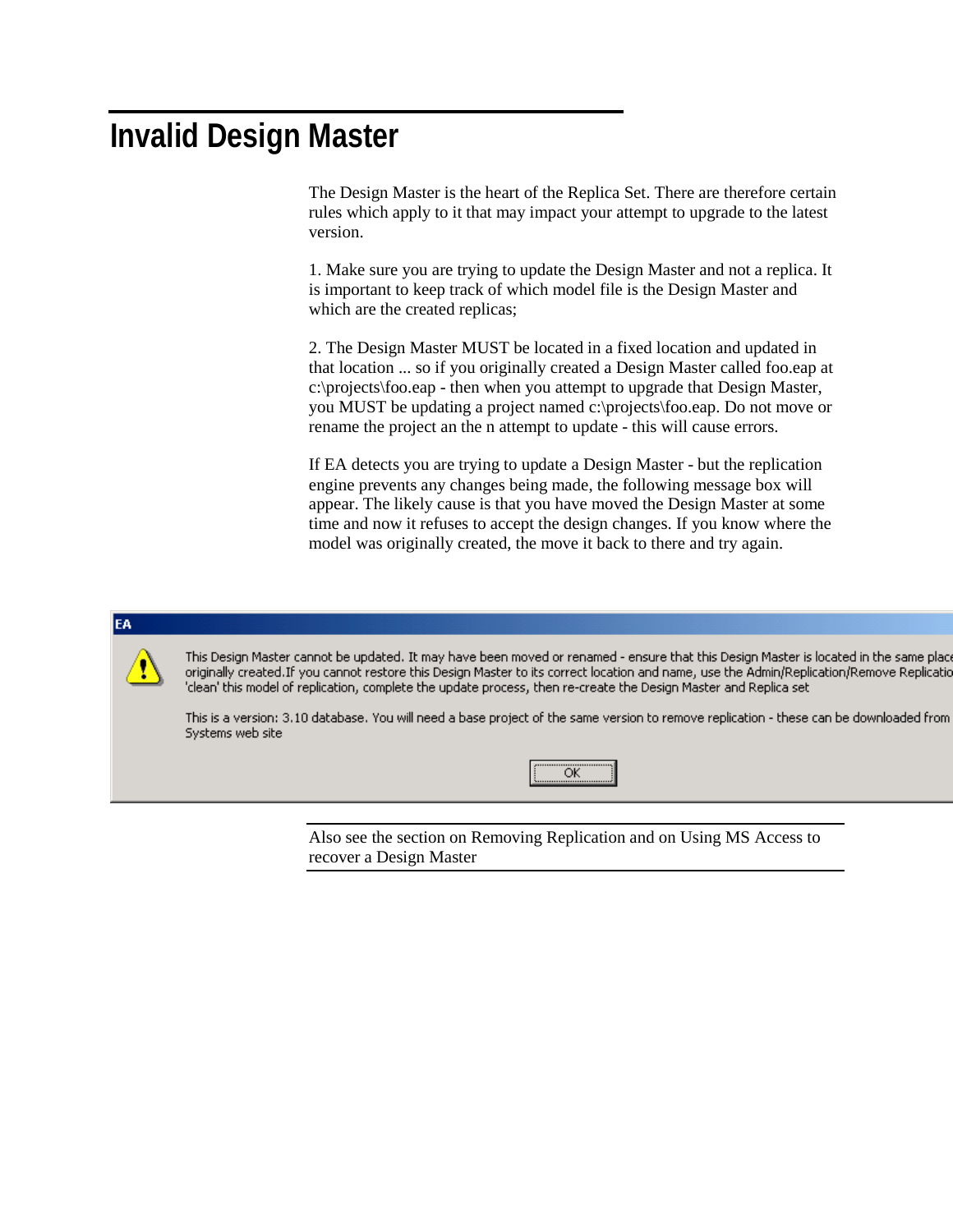### <span id="page-13-0"></span>**Use MS Access to recover a Design Master**

Microsoft Access 97 has some built in tools for working with Replication. In particular it has a utility to convert a Replica to a Design Master.

WARNING: If you convert a replica to a design master, it would be best to recreate new replicas to distribute, rather than working with the old ones. NEVER allow there to be 2 Design Master's in a replica set!

#### ! *To convert a Replica to a Design Master:*

- **1** Open MS Access 97;
- **2** Open the .EAP file you wish to update in MS Access;
- **3** Go to the Tools\Replication\Recover Design Master menu item
- **4** Follow the prompts making sure you carefully read the warning at each stage.

Note: Once you have created the Design Master it should not be moved - so create it in a shared location where it will be permanently located.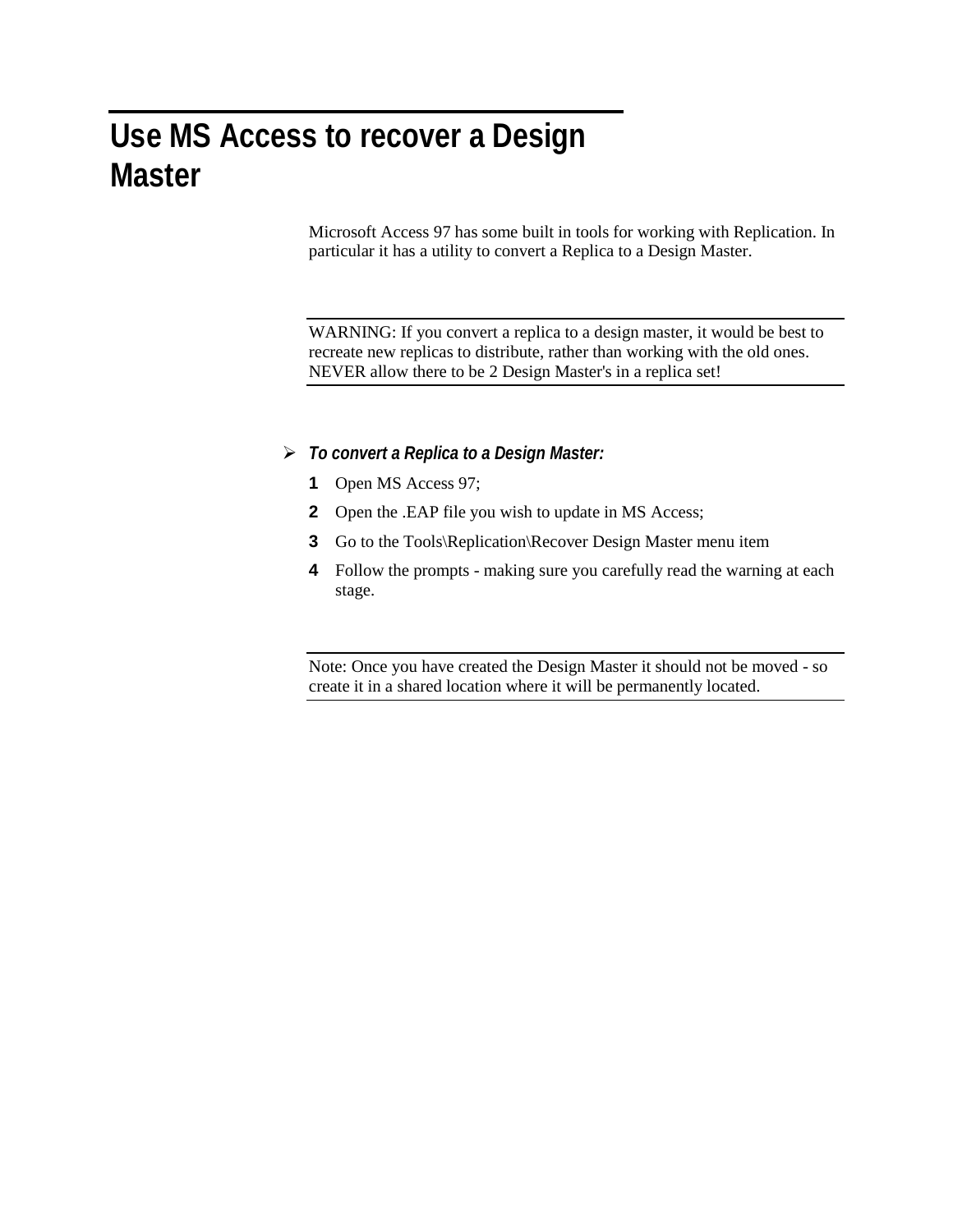### <span id="page-14-0"></span>**A Replica**

If you attempt to upgrade a replica you will get the following error.

| EA |                                                                                                                                                                                                                  |
|----|------------------------------------------------------------------------------------------------------------------------------------------------------------------------------------------------------------------|
|    | The selected project is a Replica and can't be upgraded automatically. You must either locate the origi<br>Replication first, using the 'Remove Replication' option under Admin on the main menu, then retry the |
|    | This is a version: 3.00 database. To remove replication you will need a base project (,eap file) of the I<br>the Sparx System website                                                                            |
|    |                                                                                                                                                                                                                  |
|    |                                                                                                                                                                                                                  |

There are 3 possible remedies:

- **1** Remove Replication from this model file and upgrade as normal then recreate the design master and replicas. (do NOT attempt to synchronize with members of the old replica set)
- **2** Locate the Design Master and upgrade that propagating chages as described elsewhere
- **3** Use MS Access to convert the replica to the Design Master

Read about each alternative and decide what is the best in your situation.

### **Removing Replication**

One of the best ways to deal with replication upgrade issues is to completely remove the replication features - then upgrade as normal and convert the resultant model back into a Design Master, from which more replicas can be created.

- ! *To remove replication:*
	- **1** Open EA bypassing the loading of any file by pressing Cancel when asked to open a project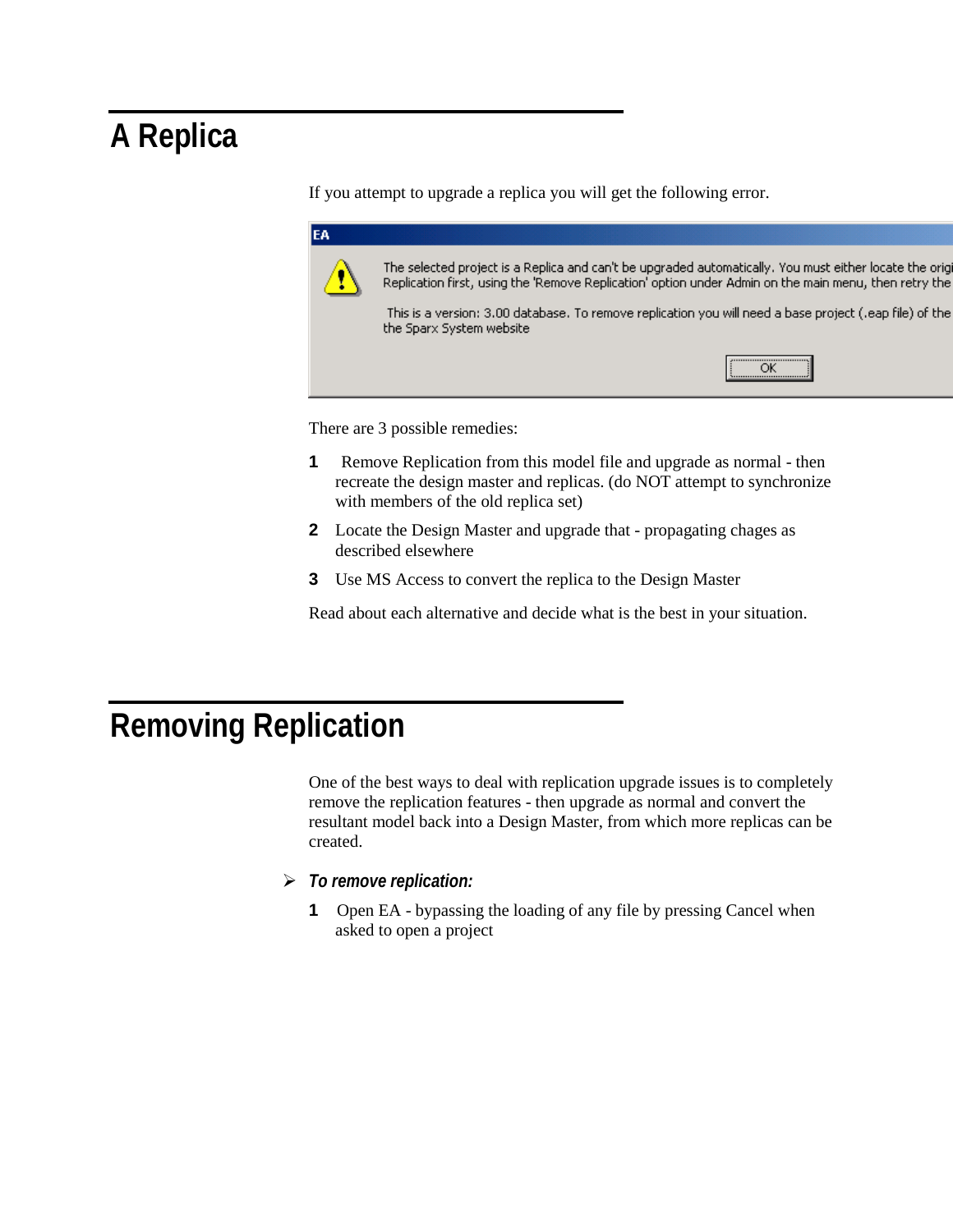Select the Admin/Replication/Remove Replication Menu option



Follow the Wizard prompts to remove replication

Note: Once complete you may recreate the Design Master and Replica Set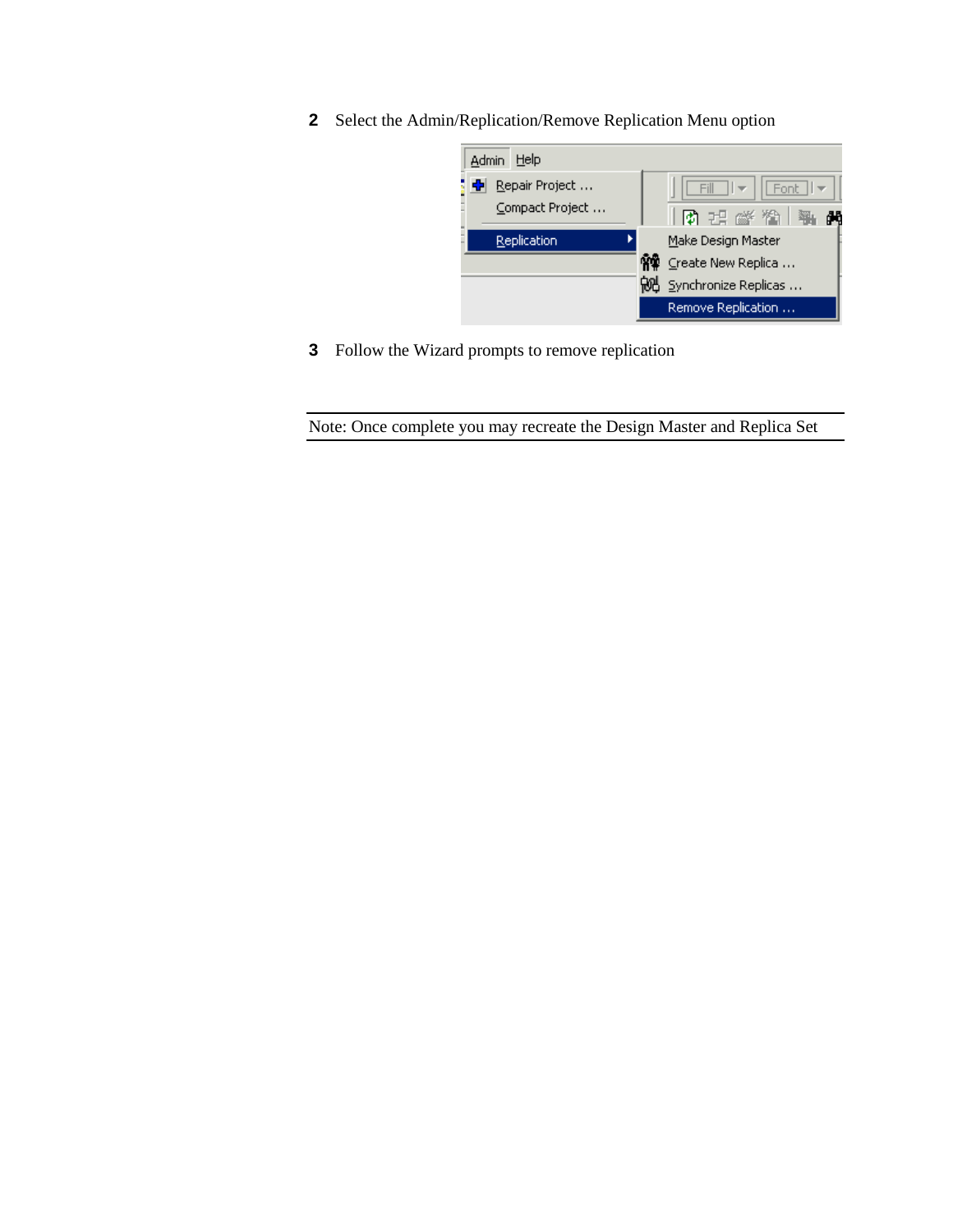### <span id="page-16-0"></span>**The Remove Replication Wizard**

### **Page 1**

The Wizard displays an information page first Press Next to continue

| <b>Remove Replication</b>                                                                                                                                     |      |
|---------------------------------------------------------------------------------------------------------------------------------------------------------------|------|
| Warning:                                                                                                                                                      |      |
| This wizard is used to convert a replica project into a normal one. Generally this<br>process is only used when the Design Master project is lost or damaged. |      |
| This wizard will guide you through the steps of the conversion.                                                                                               |      |
|                                                                                                                                                               |      |
|                                                                                                                                                               |      |
|                                                                                                                                                               |      |
|                                                                                                                                                               |      |
|                                                                                                                                                               |      |
|                                                                                                                                                               |      |
| <br>Cancel<br>< <u>B</u> ack<br>Next.                                                                                                                         | Help |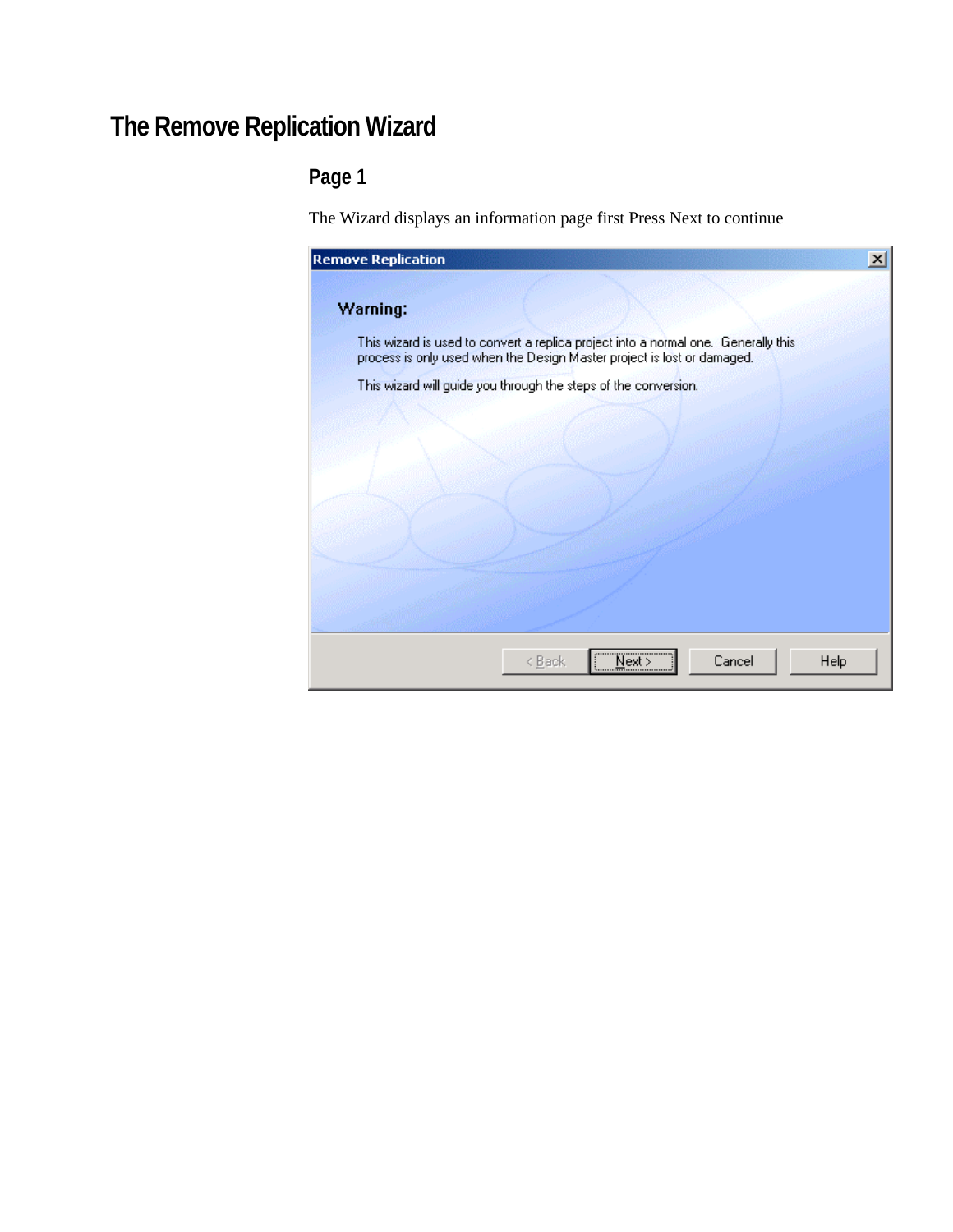The first thing you need to do is select the Replica you wish to process. Press the browse button to open a file dialog and find the required EA project file note the version number that appears in the section under the filename. It is essential you have a non-replica model file based on this version to complete the update process. Sparx Systems provide these to registered users if required - check out the Sparx website for details . Then press Next...

| <b>Find Existing Project</b>                                                              |                |
|-------------------------------------------------------------------------------------------|----------------|
| <b>Select Replica Project</b>                                                             |                |
|                                                                                           |                |
|                                                                                           |                |
|                                                                                           |                |
| Enter the full path and filename of the existing Enterprise Architect project, that is to |                |
| have its replica information removed.                                                     |                |
| C:\EA\DMReplica.EAP                                                                       | A              |
| Version Number                                                                            |                |
| 3.00                                                                                      |                |
|                                                                                           |                |
|                                                                                           |                |
|                                                                                           |                |
|                                                                                           |                |
|                                                                                           |                |
|                                                                                           |                |
| $N$ ext ><br>$\leq$ $\underline{B}$ ack                                                   | Cancel<br>Help |
|                                                                                           |                |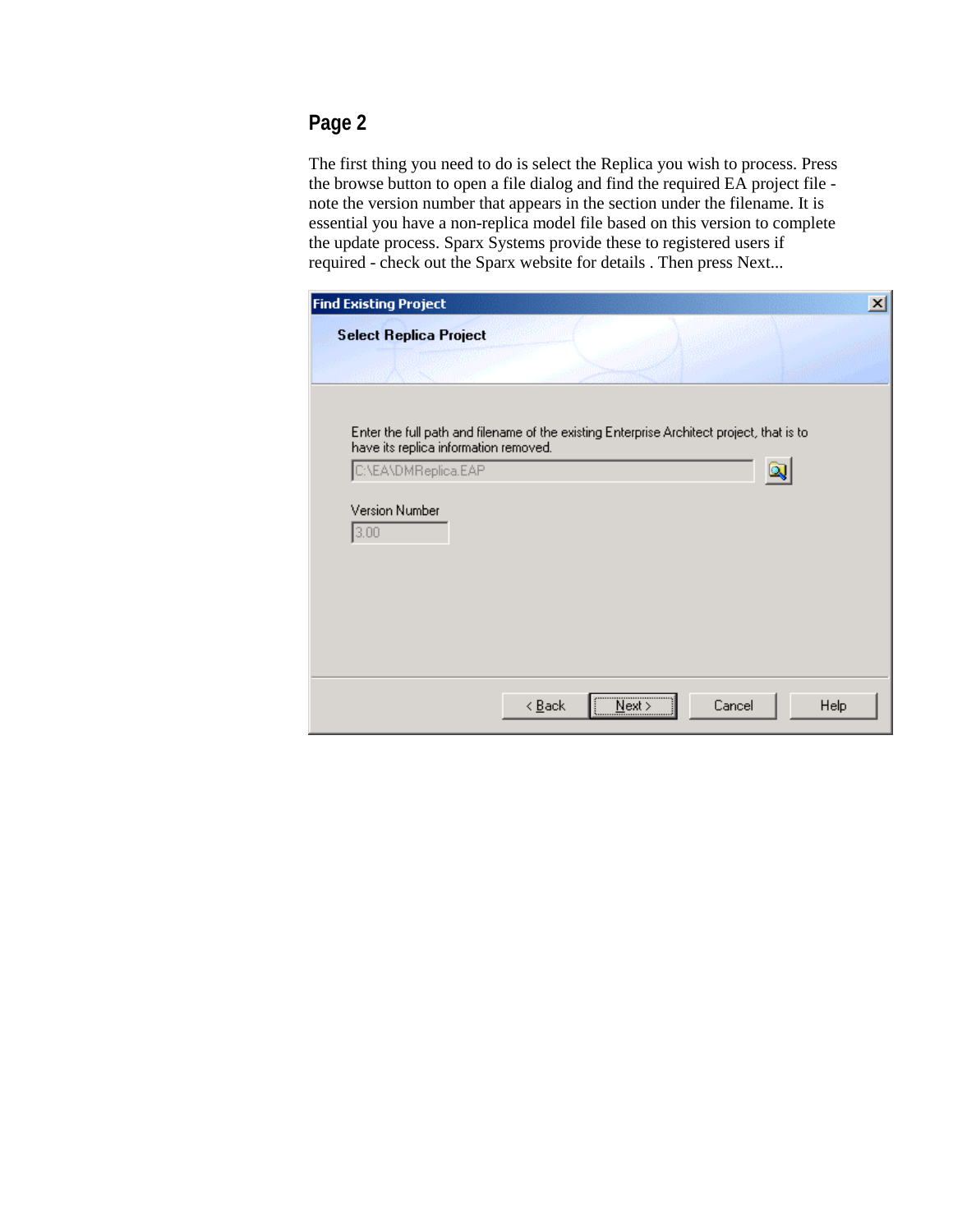The next step is to find a matching base project which will be used to restore the original model structure before replication was applied. Sparx Systems make these available to registered users - check out the Registered User Page for details.

Once you have selected your Base Project and it has the same version number, press Next to continue

| <b>Remove Replication</b>                                                                                                      |      | $\vert x \vert$ |
|--------------------------------------------------------------------------------------------------------------------------------|------|-----------------|
| <b>Select Base Project</b>                                                                                                     |      |                 |
|                                                                                                                                |      |                 |
|                                                                                                                                |      |                 |
| Enter the full path and filename of the base Enterprise Architect project.                                                     |      |                 |
| C:\EA\Projects\Version 300\EABase300.eap                                                                                       |      |                 |
| <b>Version Number</b>                                                                                                          |      |                 |
| 3.00                                                                                                                           |      |                 |
| Please Note: the entered project must have the same database version as the<br>replica project specified in the previous step. |      |                 |
|                                                                                                                                |      |                 |
|                                                                                                                                |      |                 |
|                                                                                                                                |      |                 |
|                                                                                                                                |      |                 |
| Cancel<br>< <u>B</u> ack<br>Next >                                                                                             | Help |                 |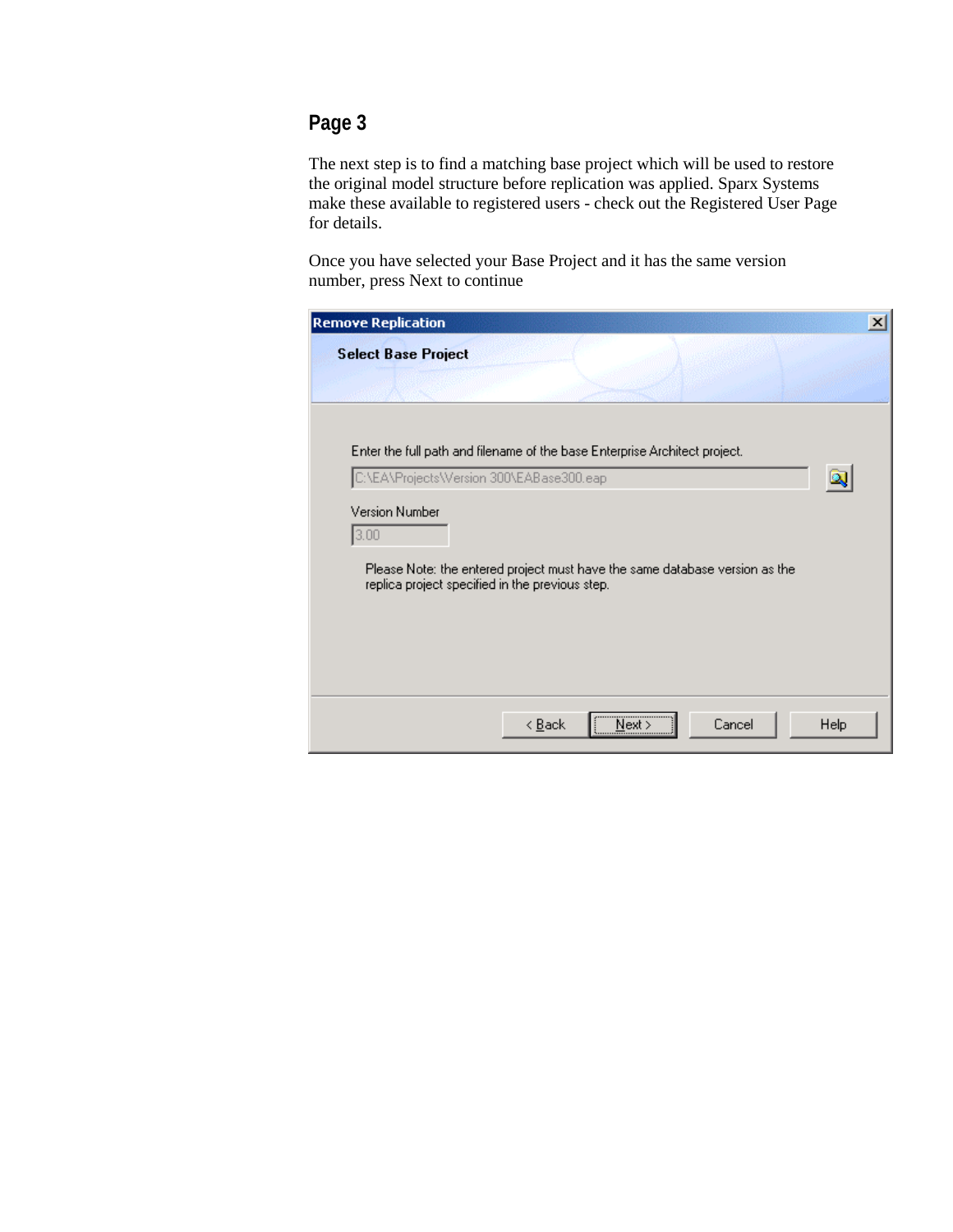Now select a filename for the new project file - then Press Next ...

| <b>Remove Replication</b>                            |                            |               |        |      | $\vert x \vert$ |
|------------------------------------------------------|----------------------------|---------------|--------|------|-----------------|
| <b>Select new Project</b>                            |                            |               |        |      |                 |
|                                                      |                            |               |        |      |                 |
|                                                      |                            |               |        |      |                 |
| Enter the full path and filename of the new project. |                            |               |        |      |                 |
|                                                      |                            |               |        |      |                 |
| C:\EA\Projects\Version 300\Upgraded Project.EAP      |                            |               |        |      |                 |
|                                                      |                            |               |        |      |                 |
|                                                      |                            |               |        |      |                 |
|                                                      |                            |               |        |      |                 |
|                                                      |                            |               |        |      |                 |
|                                                      |                            |               |        |      |                 |
|                                                      |                            |               |        |      |                 |
|                                                      |                            |               |        |      |                 |
|                                                      | $\leq$ $\underline{B}$ ack | $N$ ext >     | Cancel | Help |                 |
|                                                      |                            | \ <del></del> |        |      |                 |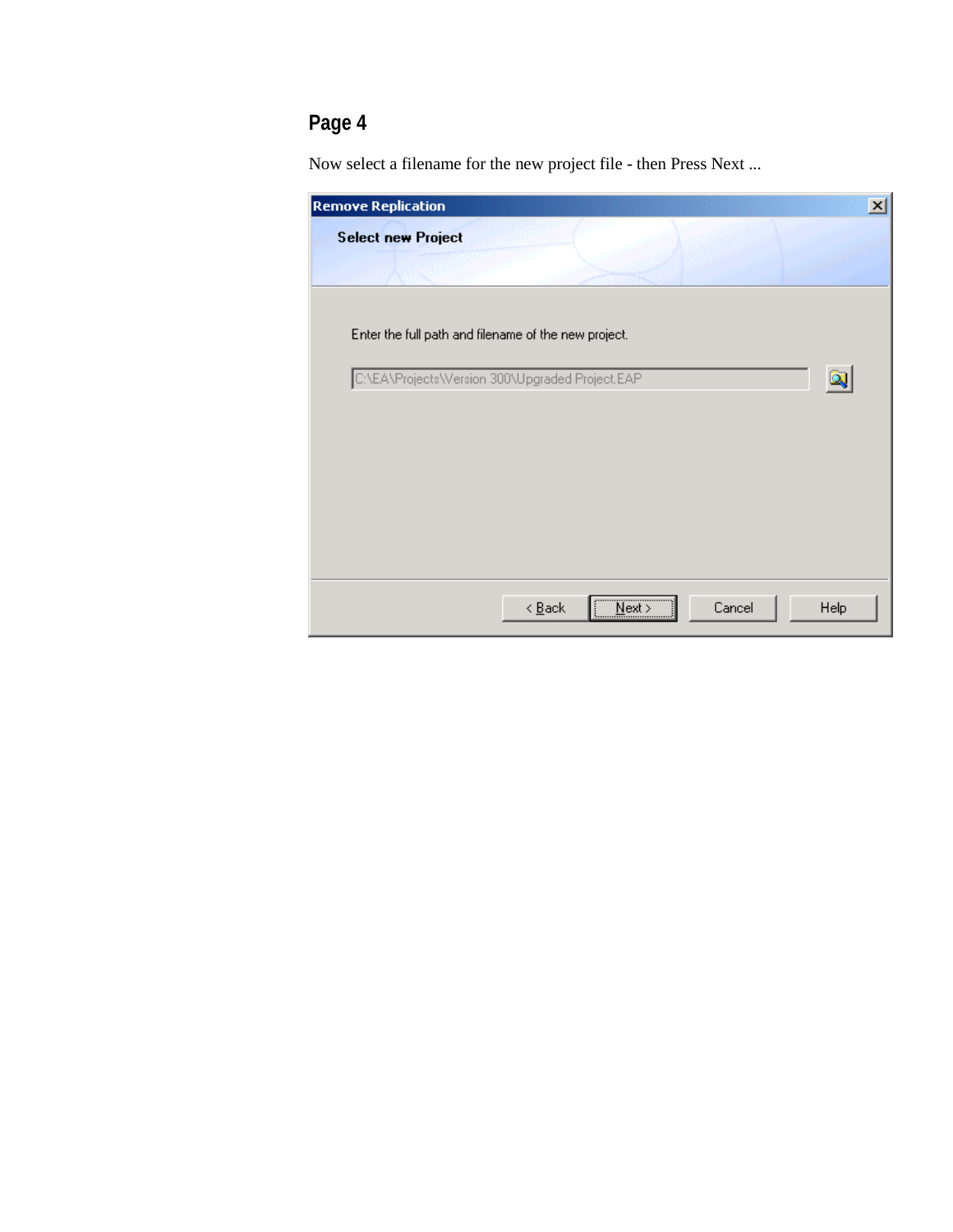<span id="page-20-0"></span>Press Run to start the removal of replication. EA will first clear out the Base project and then copy all data from the replica to the new model file igonoring all the replication columns and information. The result is a clean EA model with no replication information.

The update may take a few minutes and you will be kept informed of progress along the way.

| Cancel<br>Help                                                                                                                                                                                            |
|-----------------------------------------------------------------------------------------------------------------------------------------------------------------------------------------------------------|
| <b>Removing Replication from Selected project</b><br>Bun<br>Please Note: this process may run for a number of minutes depending on the size of the<br>project and the speed of your computer.<br>Finished |

# **Typical Problems**

Apart from the replication issues discussed, there are few things that can go wrong. If an error occurs, make sure:

- **1** No-one else has the project open
- **2** The project is not on a read-only disk or other wise marked read-only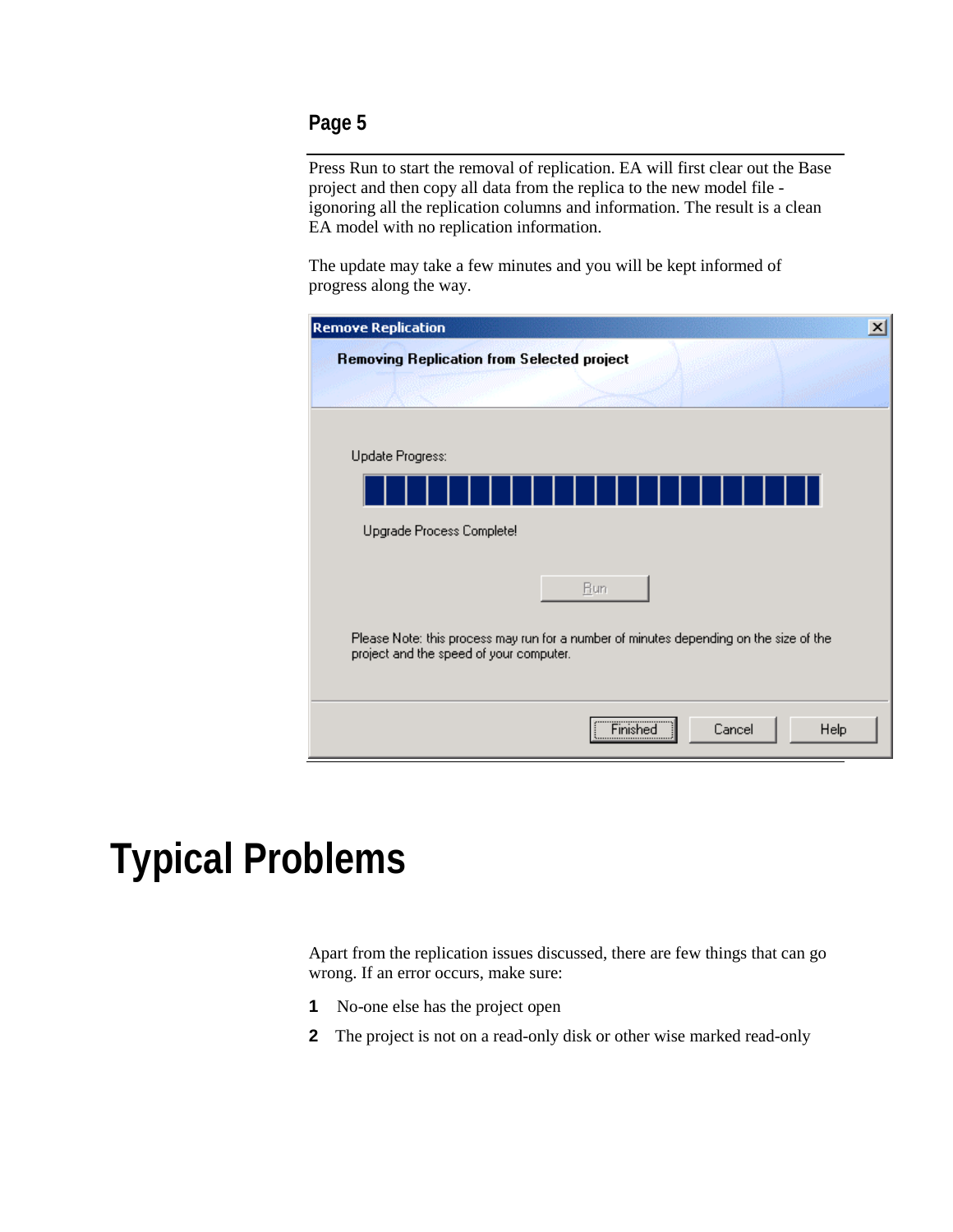3. The project has not been updated to MS Access 2000 or XP format by an Office application

4. The model was previously OK and did not need to be repaired or compacted.

If all else fails, contact Sparx Systems directly at support@sparxsystems.com.au for assistance (note assistance is only available to registered users)